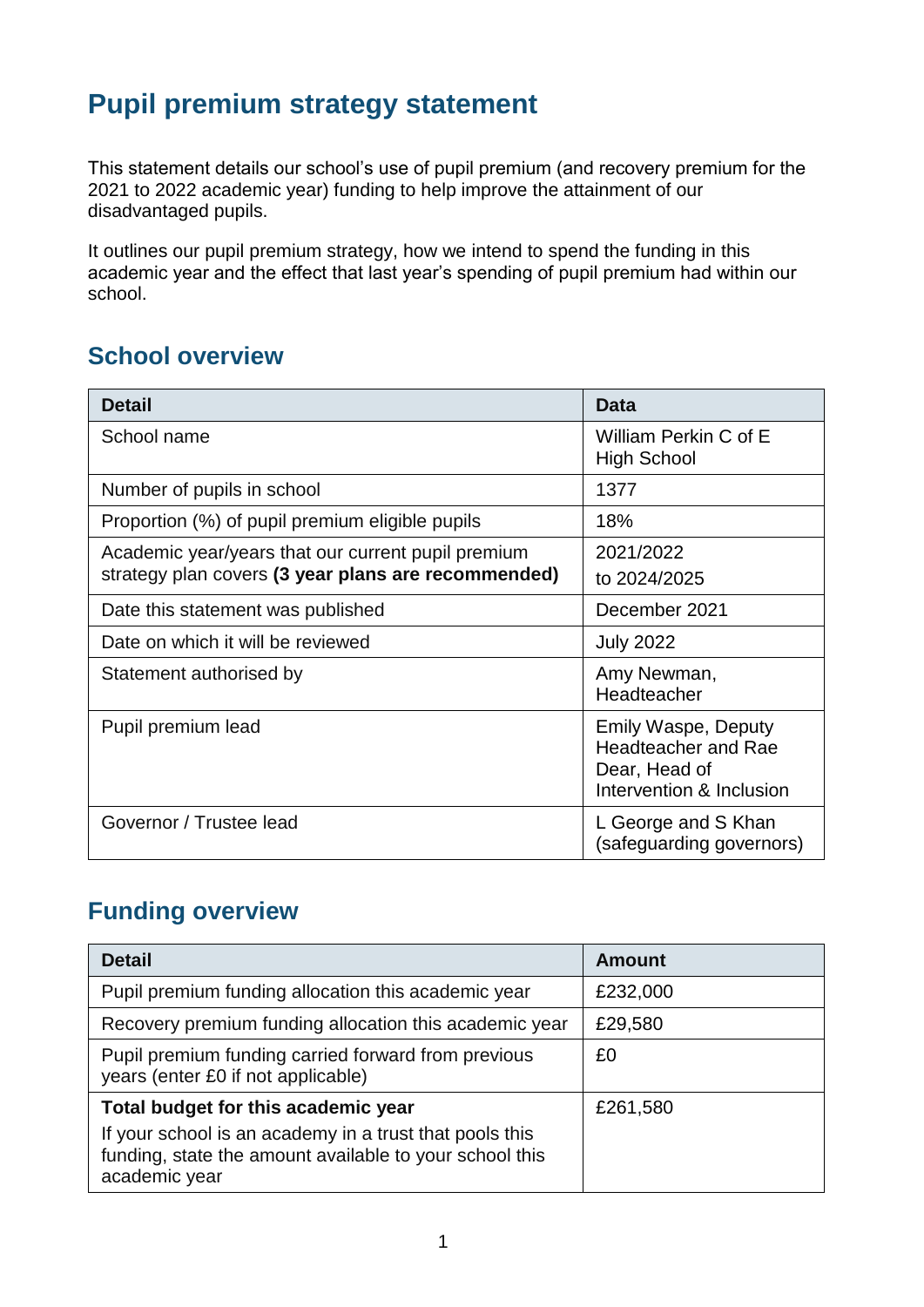# **Part A: Pupil premium strategy plan**

#### **Statement of intent**

Our intention is that all pupils, irrespective of their background or the challenges they face, make good progress and achieve high attainment across the curriculum, particularly in EBacc subjects.

The focus of our pupil premium strategy is to support disadvantaged pupils to achieve that goal, including progress for those who are already high attainers. We will consider the challenges faced by vulnerable pupils, such as those who have a social worker and young carers. The activity we have outlined in this statement is also intended to support their needs, regardless of whether they are disadvantaged or not.

High-quality teaching is at the heart of our approach, with a focus on areas in which disadvantaged pupils require the most support. This is proven to have the greatest impact on closing the disadvantage attainment gap and at the same time will benefit the non-disadvantaged pupils in our school. Implicit in the intended outcomes detailed below, is the intention that non-disadvantaged pupils' attainment will be sustained and improved alongside progress for their disadvantaged peers.

Our strategy is also integral to wider school plans for education recovery, notably in its targeted support through the National Tutoring Programme for pupils whose education has been worst affected, including non-disadvantaged pupils.

Our approach will be responsive to common challenges and individual needs, rooted in robust diagnostic assessment, not assumptions about the impact of disadvantage. The approaches we have adopted complement each other to help pupils excel. To ensure they are effective we will:

- ensure disadvantaged pupils are challenged in the work that they're set
- act early to intervene at the point need is identified
- adopt a whole school approach in which all staff take responsibility for disadvantaged pupils' outcomes and raise expectations of what they can achieve

### **Challenges**

This details the key challenges to achievement that we have identified among our disadvantaged pupils.

| <b>Challenge</b> | Detail of challenge |
|------------------|---------------------|
| number           |                     |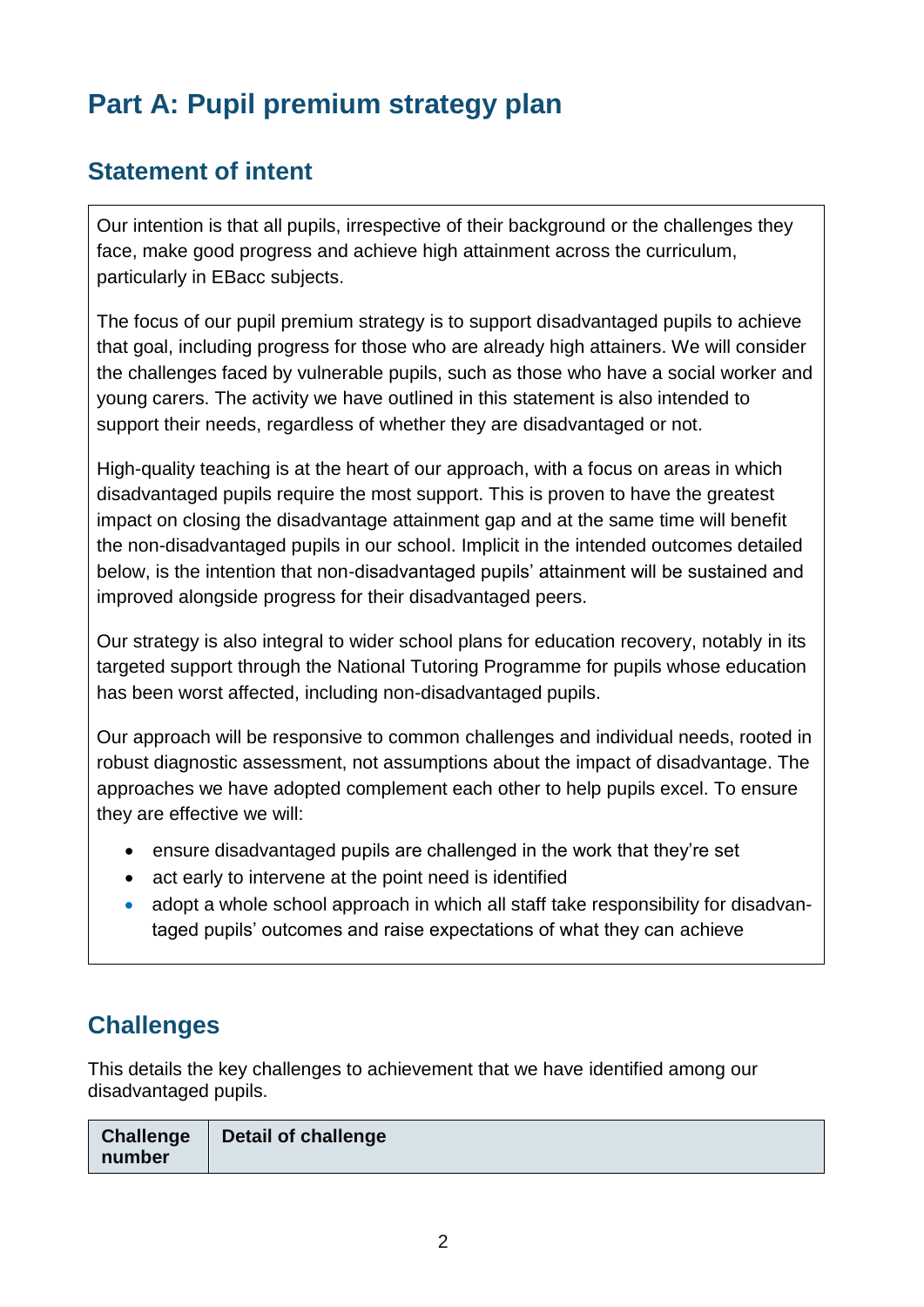| 1              | The maths attainment of disadvantaged pupils is generally lower than<br>that of their peers and teacher diagnostic assessments suggest that<br>many pupils particularly struggle with problem solving tasks.<br>External assessments have shown that this gap widens to up to 0.6 of a<br>GCSE grade during pupils' time at our school.                                                                                                                                                                                                    |
|----------------|--------------------------------------------------------------------------------------------------------------------------------------------------------------------------------------------------------------------------------------------------------------------------------------------------------------------------------------------------------------------------------------------------------------------------------------------------------------------------------------------------------------------------------------------|
| $\overline{2}$ | Assessments, observations and discussion with KS3 pupils indicate<br>that disadvantaged pupils generally have lower levels of reading com-<br>prehension than peers. Many disadvantaged pupils also struggle with<br>extended writing tasks and structuring their language effectively to ex-<br>press their ideas. This impacts their progress in all subjects.                                                                                                                                                                           |
|                | On entry to year 7 for last year's Y11 cohort, 25% of our disadvantaged<br>pupils arrive below age-related expectations compared to 23% of their<br>peers.                                                                                                                                                                                                                                                                                                                                                                                 |
|                | External assessments show that this gap widened to 0.3 of a GCSE<br>grade during pupils' time at our school.                                                                                                                                                                                                                                                                                                                                                                                                                               |
| 3              | Our assessments, observations and discussions with pupils and fami-<br>lies suggest that the education and wellbeing of many of our disadvan-<br>taged pupils have been impacted by partial school closures to a greater<br>extent than for other pupils. These findings are backed up by several<br>national studies. Internal monitoring systems during lockdown showed<br>a correlation between disadvantage and lack of engagement with re-<br>mote learning. This was exacerbated by lack of study facilities at home.                |
|                | This has resulted in significant knowledge gaps resulting in pupils fall-<br>ing further behind age-related expectations, especially in maths and<br>science.                                                                                                                                                                                                                                                                                                                                                                              |
| 4              | Our observations suggest many lower attaining disadvantaged pupils<br>lack metacognitive / self-regulation strategies when faced with challeng-<br>ing tasks, notably in their monitoring and evaluation of their answers.<br>This is indicated across the curriculum, particularly maths and science.                                                                                                                                                                                                                                     |
|                | This is exacerbated by lack of study facilities and sometimes lack of an<br>effective academic support network at home.                                                                                                                                                                                                                                                                                                                                                                                                                    |
| 5              | Our assessments (including the annual student survey), observations<br>and discussions with pupils and families have identified social and emo-<br>tional issues for many pupils, such as anxiety, depression (diagnosed<br>by medical professionals) and low self-esteem. This is partly driven by<br>concern about catching up lost learning and exams/future prospects,<br>and the lack of enrichment opportunities due to the pandemic. These<br>challenges particularly affect disadvantaged pupils, including their at-<br>tainment. |
|                | During the pandemic, teacher referrals for support for disadvantaged<br>pupils increased. 143 pupils (93 of whom are disadvantaged) currently<br>require additional support with social and emotional needs and are cur-<br>rently receiving individual or small group interventions.                                                                                                                                                                                                                                                      |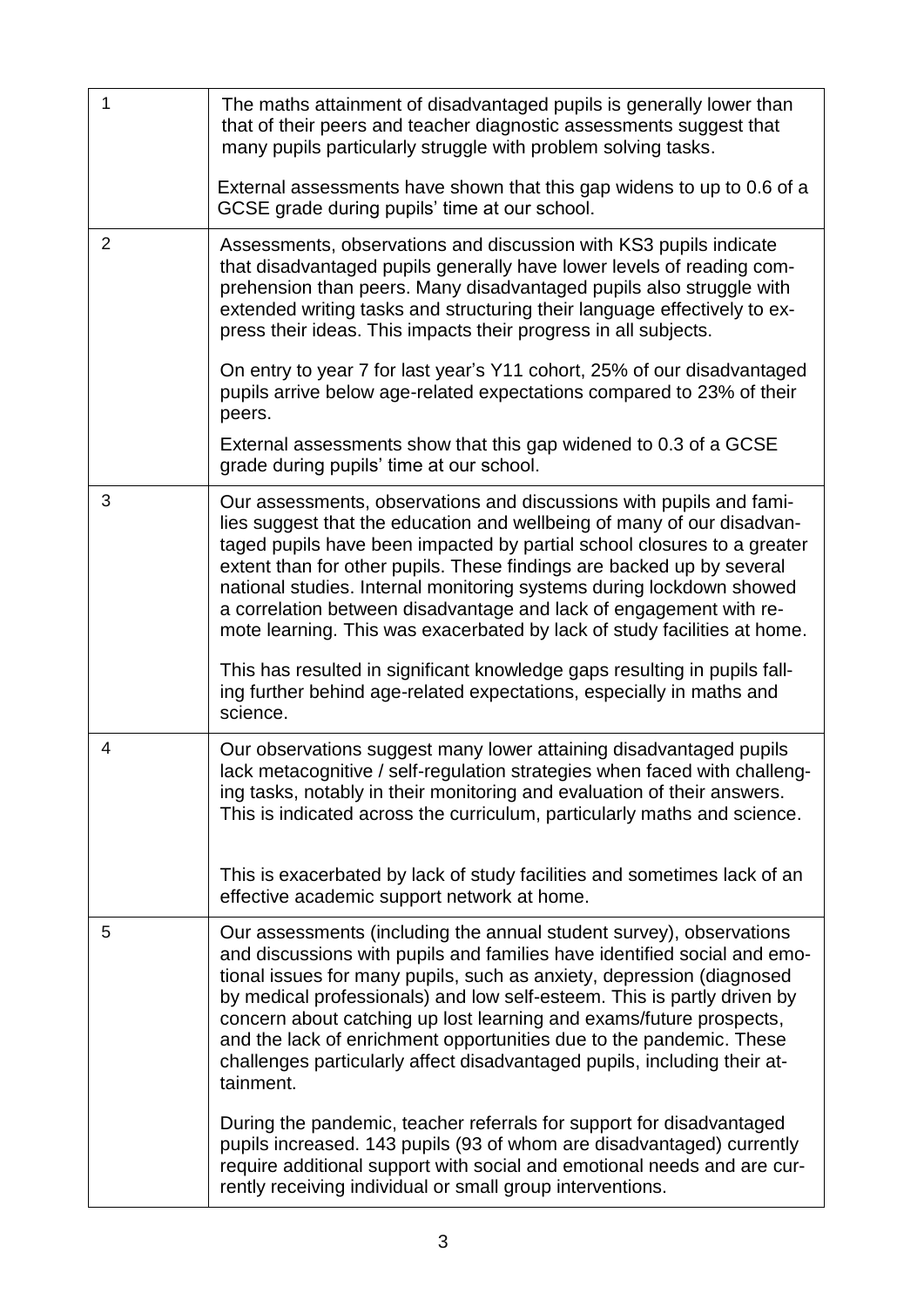| Our attendance data over the last X years indicates that attendance<br>among disadvantaged pupils has been between X - Y% lower than for<br>non-disadvantaged pupils.                                                                                |
|------------------------------------------------------------------------------------------------------------------------------------------------------------------------------------------------------------------------------------------------------|
| X - Y% of disadvantaged pupils have been 'persistently absent' com-<br>pared to X - Y% of their peers during that period. Our assessments and<br>observations indicate that absenteeism is negatively impacting disad-<br>vantaged pupils' progress. |

#### **Intended outcomes**

This explains the outcomes we are aiming for **by the end of our current strategy plan**, and how we will measure whether they have been achieved.

| <b>Intended outcome</b>                                                                             | <b>Success criteria</b>                                                                                                                                                                                                                                                                                                                                                        |
|-----------------------------------------------------------------------------------------------------|--------------------------------------------------------------------------------------------------------------------------------------------------------------------------------------------------------------------------------------------------------------------------------------------------------------------------------------------------------------------------------|
| Improved attainment<br>among<br>disadvantaged pupils<br>across the curriculum<br>at the end of KS4, | By the end of our current plan in 2024/25, the % of disadvan-<br>taged pupils entering the English Baccalaureate (EBacc) will<br>continue to be in line with that for non-disadvantaged stu-<br>dents. In 2020/21 this figure was 86.4% for disadvantaged<br>students and 85.9% for all students.                                                                              |
| with a focus on<br>EBacc subjects.                                                                  | 2024/25 KS4 outcomes demonstrate that disadvantaged pu-<br>pils achieve:                                                                                                                                                                                                                                                                                                       |
|                                                                                                     | % achieving En & Maths is in top FFT 5% for PP stu-<br>dents                                                                                                                                                                                                                                                                                                                   |
|                                                                                                     | an average Attainment 8 score in line with non-disadvan-<br>$\bullet$<br>taged pupils (for example, in 2020/2021 this would have<br>been $6.2$ )                                                                                                                                                                                                                               |
|                                                                                                     | Attainment 8 score is in the top FFT 5% for PP students<br>EBacc average point score in line with non-disadvan-<br>taged pupils                                                                                                                                                                                                                                                |
|                                                                                                     | % of disadvantaged students entering EBAC is in line with<br>whole school                                                                                                                                                                                                                                                                                                      |
| Improved reading<br>comprehension<br>among<br>disadvantaged pupils<br>across KS3.                   | Internal December and end-of-year assessments in reading<br>comprehension demonstrate improved comprehension skills<br>among disadvantaged pupils and a smaller disparity be-<br>tween the scores of disadvantaged pupils and their non-dis-<br>advantaged peers. Teachers should also have recognised<br>this improvement through engagement in lessons and book<br>scrutiny. |
| Improved writing<br>among<br>disadvantaged pupils<br>across KS3.                                    | Internal December and end-of-year assessments in writing<br>demonstrate improved skills among disadvantaged pupils<br>and a smaller disparity between the scores of disadvantaged<br>pupils and their non-disadvantaged peers. Teachers should<br>also have recognised this improvement through engagement<br>in lessons and book scrutiny.                                    |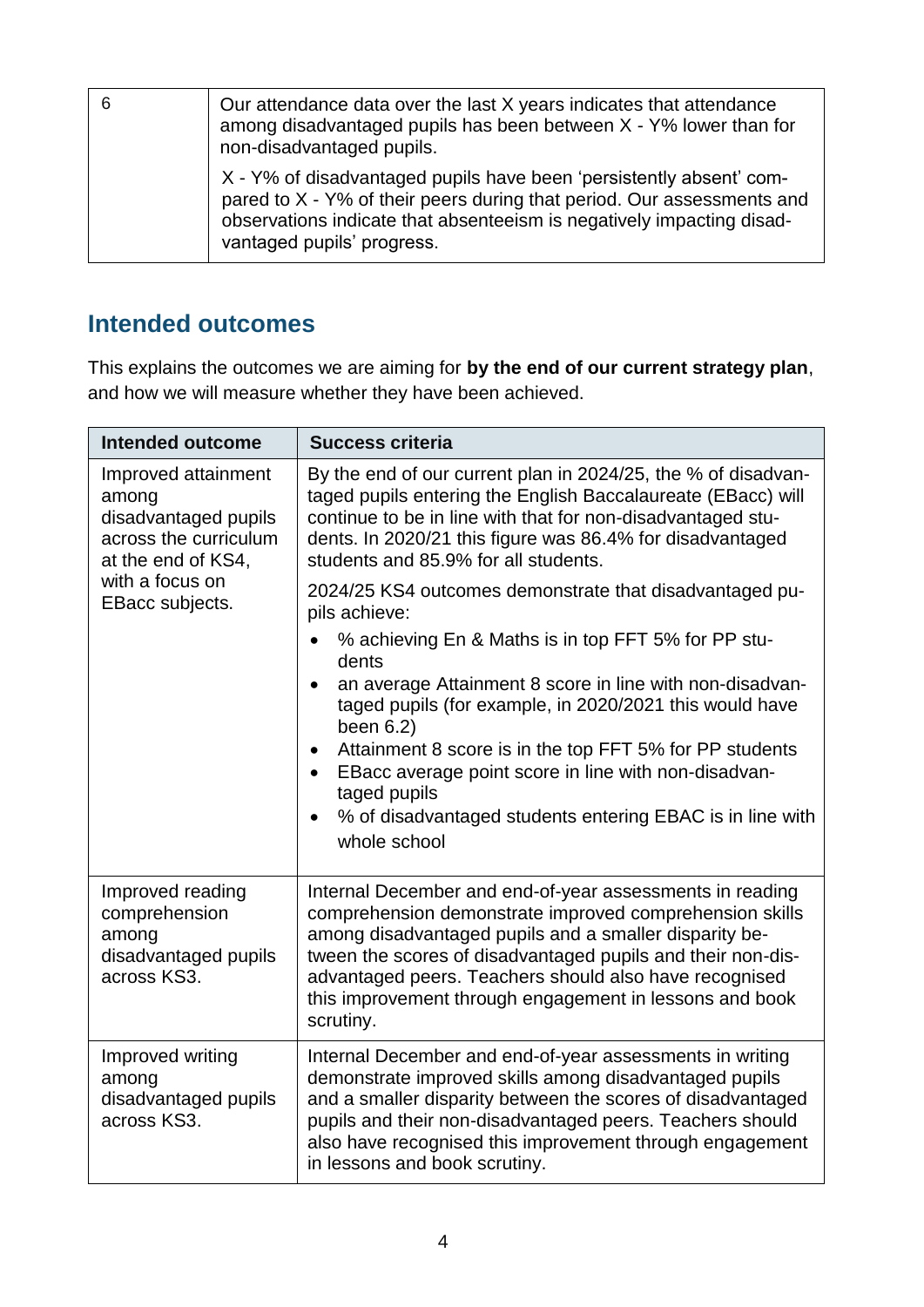| Improved<br>metacognitive and<br>self-regulatory skills<br>among<br>disadvantaged pupils<br>across all subjects. | Teacher reports and class observations suggest disadvan-<br>taged pupils are more able to monitor and regulate their own<br>learning. This finding it supported by prep and homework<br>completion rates across all classes and subjects as well as<br>students' participation in and understanding of the Retention<br>& Recall (metacognitive) strategies taught and practised<br>through the pastoral self-review programme.       |
|------------------------------------------------------------------------------------------------------------------|---------------------------------------------------------------------------------------------------------------------------------------------------------------------------------------------------------------------------------------------------------------------------------------------------------------------------------------------------------------------------------------------------------------------------------------|
| To achieve and<br>sustain improved<br>wellbeing for all<br>pupils, including<br>those who are<br>disadvantaged.  | Sustained high levels of wellbeing from 2024/25 demon-<br>strated by:<br>qualitative data from student voice, student and parent<br>surveys and teacher observations.<br>an increase in participation in extra-curricular activities,<br>particularly among disadvantaged pupils.                                                                                                                                                     |
| To achieve and<br>sustain improved<br>attendance for all<br>pupils, particularly our<br>disadvantaged pupils.    | Sustained high attendance from 2024/25 demonstrated by:<br>the overall absence rate for all pupils being no more than<br>5%, and the attendance gap between disadvantaged pu-<br>pils and their non-disadvantaged peers being reduced to<br>be negligible.<br>the percentage of all pupils who are persistently absent<br>being below 8% and the figure among disadvantaged pu-<br>pils being no more than 5% lower than their peers. |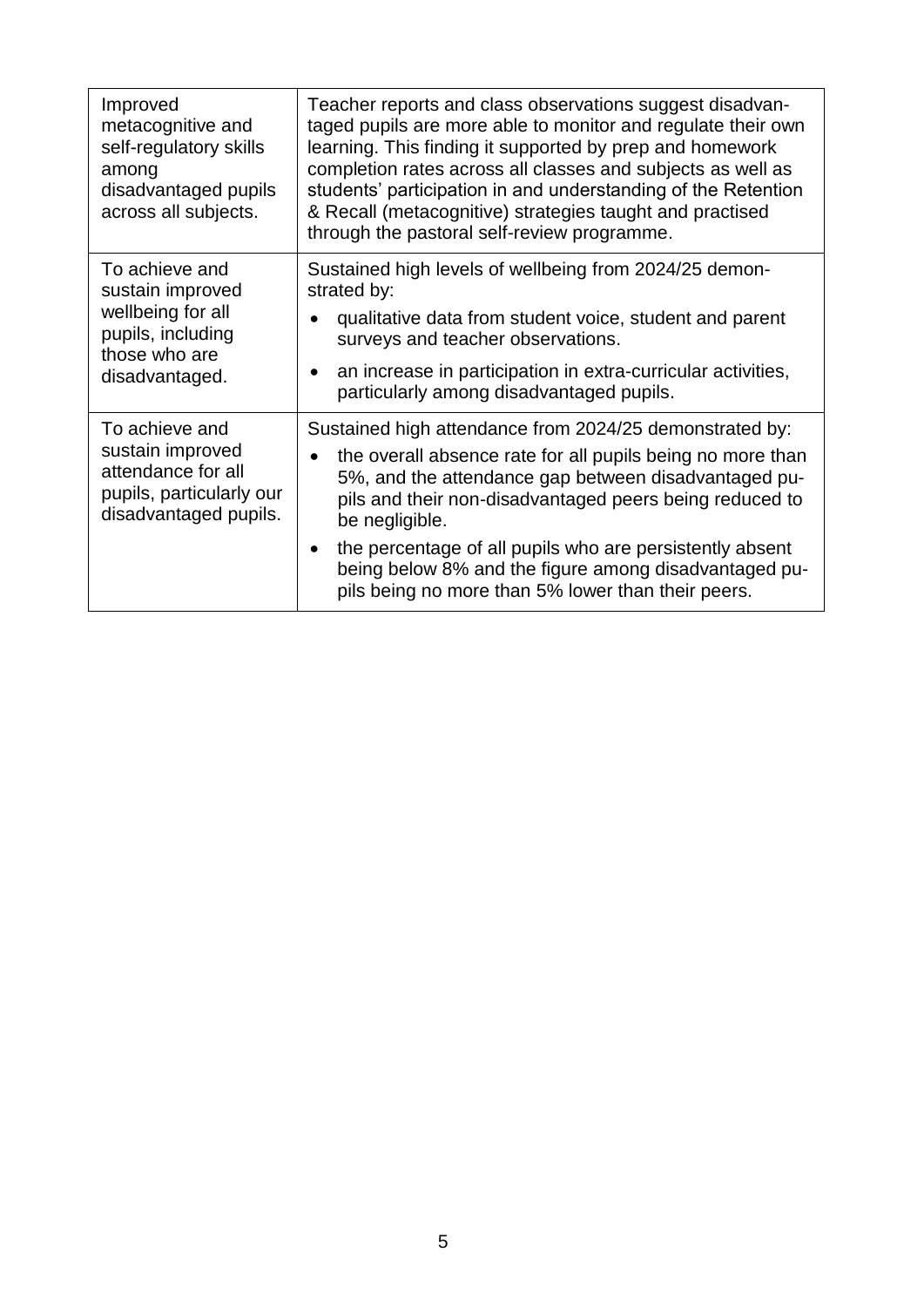#### **Activity in this academic year**

This details how we intend to spend our pupil premium (and recovery premium funding) **this academic year** to address the challenges listed above.

#### **Teaching (for example, CPD, recruitment and retention)**

#### Budgeted cost: **£95, 000**

| <b>Activity</b>                                                                                                                                                                                                                                                                                                                                                                                            | <b>Evidence that supports this</b><br>approach                                                                                                                                                                                                                                                                                                                                                                                                                                                                                                  | <b>Challenge</b><br>number(s)<br>addressed |
|------------------------------------------------------------------------------------------------------------------------------------------------------------------------------------------------------------------------------------------------------------------------------------------------------------------------------------------------------------------------------------------------------------|-------------------------------------------------------------------------------------------------------------------------------------------------------------------------------------------------------------------------------------------------------------------------------------------------------------------------------------------------------------------------------------------------------------------------------------------------------------------------------------------------------------------------------------------------|--------------------------------------------|
| Refresh of standardised<br>diagnostic assessments.<br>Training will be provided for<br>key staff to ensure<br>assessments are interpreted<br>correctly.                                                                                                                                                                                                                                                    | Standardised tests can provide<br>reliable insights into the specific<br>strengths and weaknesses of each<br>pupil to help ensure they receive the<br>correct additional support through<br>interventions or teacher instruction:<br><b>Standardised tests   Assessing and</b><br><b>Monitoring Pupil Progress  </b><br><b>Education Endowment Foundation  </b><br><b>EEF</b>                                                                                                                                                                   | 12                                         |
| Developing metacognitive and<br>self-regulation skills in all pu-<br>pils.<br>This will involve ongoing<br>teacher training and support.                                                                                                                                                                                                                                                                   | Teaching metacognitive strategies to<br>pupils can be an inexpensive<br>method to help pupils become more<br>independent learners. There is par-<br>ticularly strong evidence that it can<br>have a positive impact on maths at-<br>tainment:<br>Metacognition and self-regulation  <br><b>Toolkit Strand   Education Endow-</b><br>ment Foundation   EEF                                                                                                                                                                                       | 4                                          |
| Enhancement of our maths<br>teaching and curriculum<br>planning in line with DfE KS3<br>and EEF guidance.<br>We will fund additional maths<br>groups, including intervention<br>support groups where<br>necessary, and teacher<br>release time to embed key<br>elements of the guidance in<br>school, and to access Maths<br>Hub resources and CPD<br>offers (including Teaching for<br>Mastery training). | The DfE non-statutory KS3 guidance<br>has been produced in conjunction<br>with the National Centre for Excel-<br>lence in the Teaching of Mathemat-<br>ics, drawing on evidence-based ap-<br>proaches:<br><b>Teaching mathematics at key stage</b><br>3 - GOV.UK (www.gov.uk)<br>To teach maths well, teachers need<br>to assess pupils' prior knowledge<br>and understanding effectively, em-<br>ploy manipulatives and representa-<br>tions, teach problem solving strate-<br>gies, and help pupils to develop<br>more complex mental models: | 13                                         |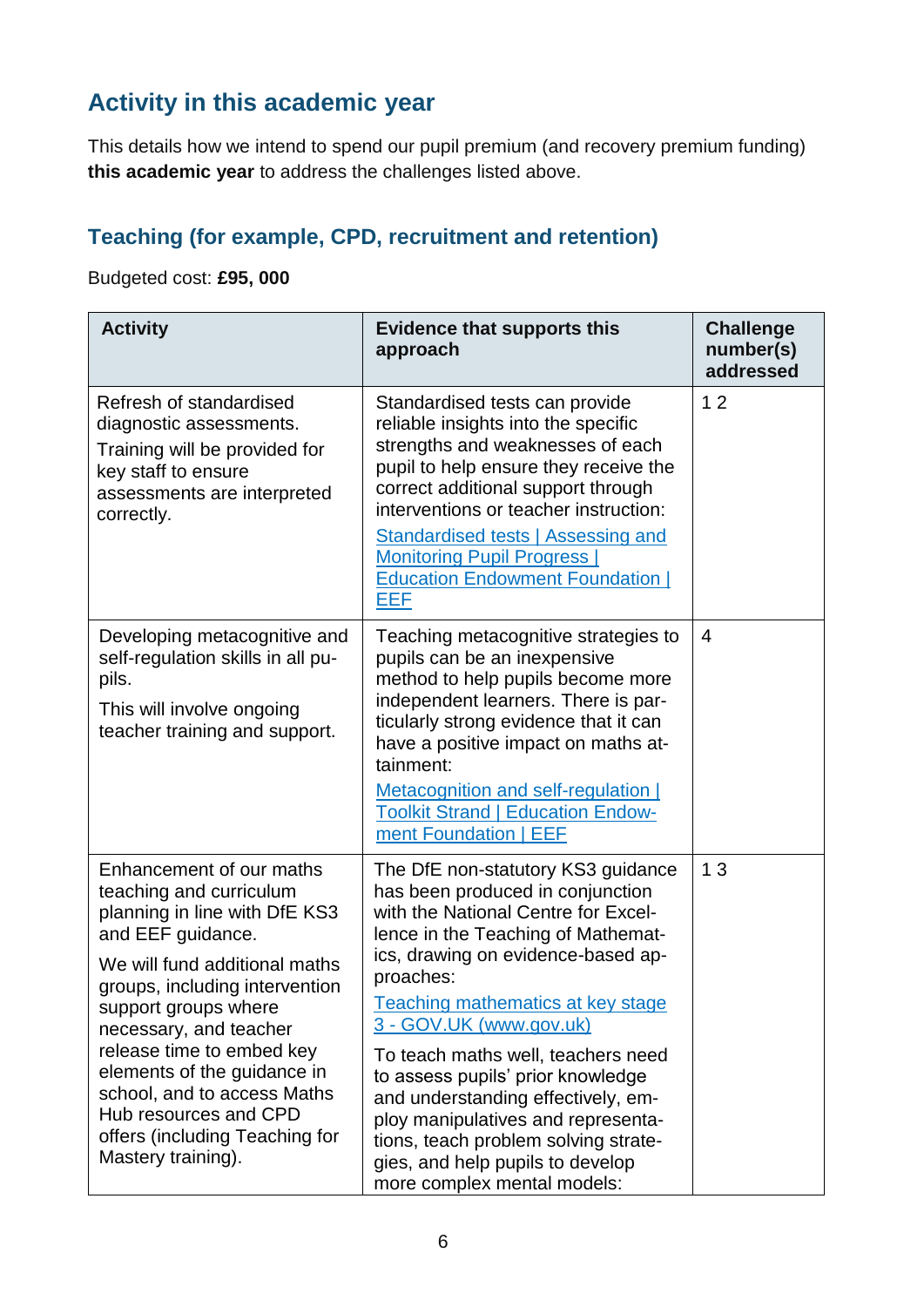|                                                                                                                                                                                                                                                                                                                                                                                                                                                                                                                                                                                               | KS2_KS3_Maths_Guid-<br>ance_2017.pdf (educationendow-<br>mentfoundation.org.uk)                                                                                                                                                                                                                                                                                                                                                                                                                                                                                       |    |
|-----------------------------------------------------------------------------------------------------------------------------------------------------------------------------------------------------------------------------------------------------------------------------------------------------------------------------------------------------------------------------------------------------------------------------------------------------------------------------------------------------------------------------------------------------------------------------------------------|-----------------------------------------------------------------------------------------------------------------------------------------------------------------------------------------------------------------------------------------------------------------------------------------------------------------------------------------------------------------------------------------------------------------------------------------------------------------------------------------------------------------------------------------------------------------------|----|
| Improving literacy in all<br>subject areas in line with<br>recommendations in the EEF<br><b>Improving Literacy in</b><br><b>Secondary Schools guidance.</b><br>We will fund professional<br>development and a school-<br>wide instructional coaching<br>focussed on each teacher's<br>subject area.<br>It will be rolled out first in<br>English and the pastoral<br>programme to help raise<br>English attainment for<br>disadvantaged pupils,<br>followed by all subjects, each<br>selecting the area of the<br>literacy strategy that will be<br>most impactful for their<br>subject area. | Acquiring disciplinary literacy is key<br>for students as they learn new, more<br>complex concepts in each subject:<br><b>Improving Literacy in Secondary</b><br><b>Schools</b><br>Reading comprehension, vocabulary<br>and other literacy skills are heavily<br>linked with attainment in maths and<br>English:<br>word-gap.pdf (oup.com.cn)<br>'Reading at the transition'<br>https://d2tic4wvo1iusb.cloud-<br>front.net/documents/guid-<br>ance/EEF_Publications_Evi-<br>denceBrief_ReadingAtTheTransi-<br>tion.pdf<br>Reading programmes for secondary<br>schools | 23 |
| We will also fund additional<br>literacy classes, in the<br>timetable, for students with a<br>reading age below 10 on<br>entry.                                                                                                                                                                                                                                                                                                                                                                                                                                                               | https://d2tic4wvo1iusb.cloud-<br>front.net/documents/guidance/Read-<br>ing Programmes for Second-<br>ary Students Evidence Review.pdf                                                                                                                                                                                                                                                                                                                                                                                                                                 |    |
| We will fund activities to<br>encourage students to read<br>for pleasure, such as book<br>clubs for each key stage,<br>Carnegie book club, and<br>BookBuzz, as well as a termly<br>Love Literacy week with<br>events for students to partake<br>in.                                                                                                                                                                                                                                                                                                                                           |                                                                                                                                                                                                                                                                                                                                                                                                                                                                                                                                                                       |    |
| We will maintain a<br>subscription to the Sora<br>reading app, enabling<br>students to access<br>audiobooks in and outside of<br>school.                                                                                                                                                                                                                                                                                                                                                                                                                                                      |                                                                                                                                                                                                                                                                                                                                                                                                                                                                                                                                                                       |    |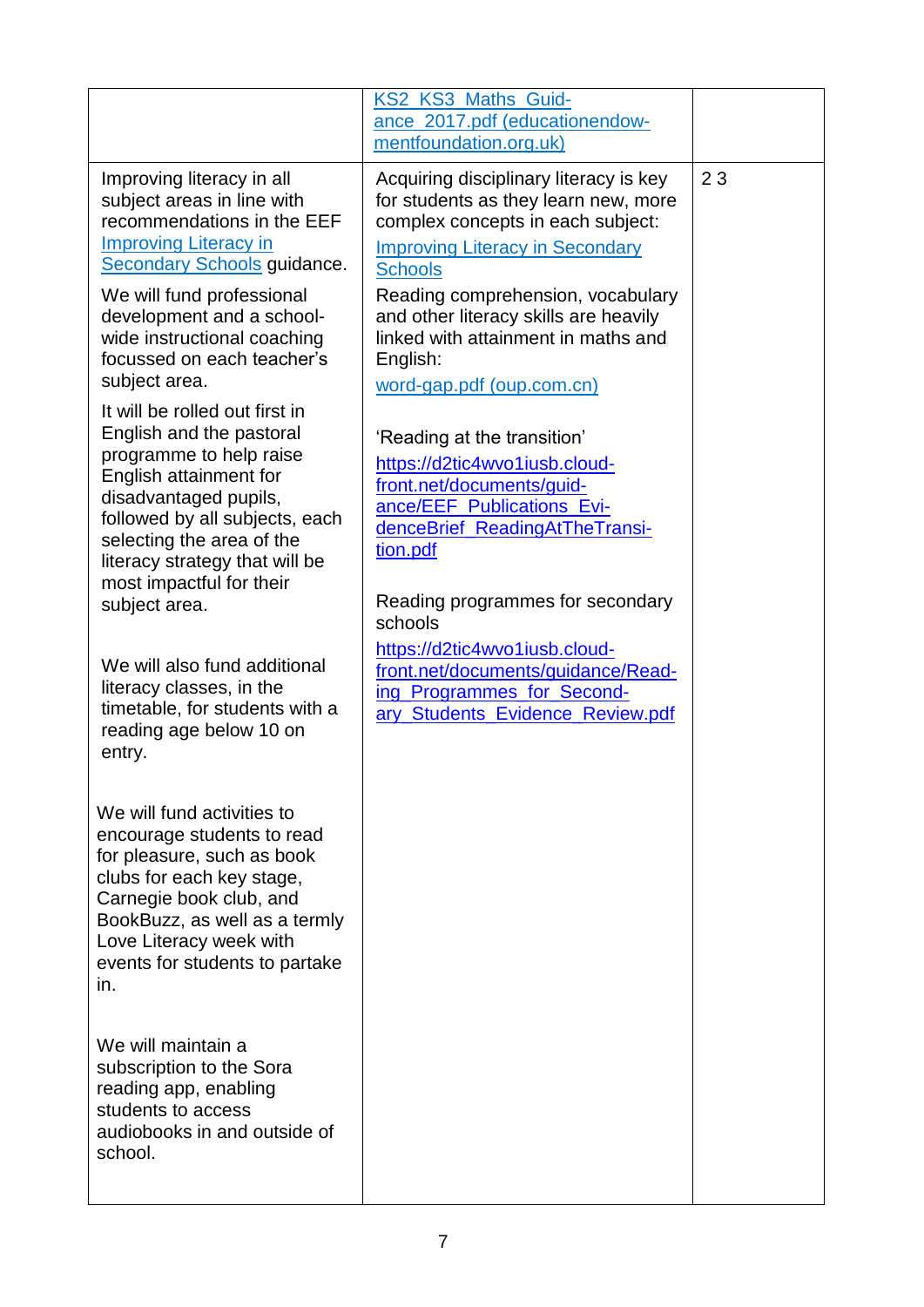| We will fund the annual<br>'Speak Out ' competition to<br>improve students' fluency and<br>confidence in oracy.                                                                                                                                                                                    |                                                                                                                                                                                                                                                                                                     |      |
|----------------------------------------------------------------------------------------------------------------------------------------------------------------------------------------------------------------------------------------------------------------------------------------------------|-----------------------------------------------------------------------------------------------------------------------------------------------------------------------------------------------------------------------------------------------------------------------------------------------------|------|
| We will fund the provision of<br>study support, including<br>staffing, (study club) as a<br>daily after school provision for<br>students less able to access<br>technology or support at<br>home. This is staffed by a<br>teacher and gives students<br>access to laptops and school<br>resources. | https://educationendowmentfounda-<br>tion.org.uk/education-evi-<br>dence/teaching-learning-toolkit/ex-<br>tending-school-time<br>"Programmes that extend school<br>time have a positive impact on aver-<br>age (but are expensive and may not<br>be cost-effective for schools to im-<br>plement.)" | 34   |
| We will fund intervention and<br>support booklets for all<br>subjects (produced by<br>teachers to ensure direct<br>correlation with lessons),<br>enabling students to<br>undertake additional study<br>outside of lessons to<br>consolidate their learning.                                        | Teaching metacognitive strategies to<br>pupils can be an inexpensive<br>method to help pupils become more<br>independent learners.:<br>Metacognition and self-regulation  <br><b>Toolkit Strand   Education Endow-</b><br>ment Foundation   EEF                                                     | 1234 |

#### **Targeted academic support (for example, tutoring, one-to-one support structured interventions)**

#### Budgeted cost: **£31,580**

| <b>Activity</b>                                                                                                                                                                                     | <b>Evidence that supports this</b><br>approach                                                                                                                                                                                                                                                                                 | <b>Challenge</b><br>number(s)<br>addressed |
|-----------------------------------------------------------------------------------------------------------------------------------------------------------------------------------------------------|--------------------------------------------------------------------------------------------------------------------------------------------------------------------------------------------------------------------------------------------------------------------------------------------------------------------------------|--------------------------------------------|
| Adopting a targeted<br>reciprocal teaching<br>programme as a reading<br>intervention for<br>disadvantaged pupils who<br>need additional help to<br>comprehend texts and<br>address vocabulary gaps. | Reading comprehension strategies can<br>have a positive impact on pupils' ability<br>to understand a text, and this is particu-<br>larly the case when interventions are<br>delivered over a shorter timespan:<br>Reading comprehension strategies  <br><b>Toolkit Strand   Education Endowment</b><br><b>Foundation   EEF</b> | 23                                         |
| Engaging with the Na-<br>tional Tutoring Pro-<br>gramme to provide a<br>blend of tuition, mentoring<br>and school-led tutoring for<br>pupils whose education                                        | Tuition targeted at specific needs and<br>knowledge gaps can be an effective<br>method to support low attaining pupils<br>or those falling behind, both one-to-one:<br>One to one tuition   EEF (educationen-<br>dowmentfoundation.org.uk)                                                                                     | 345                                        |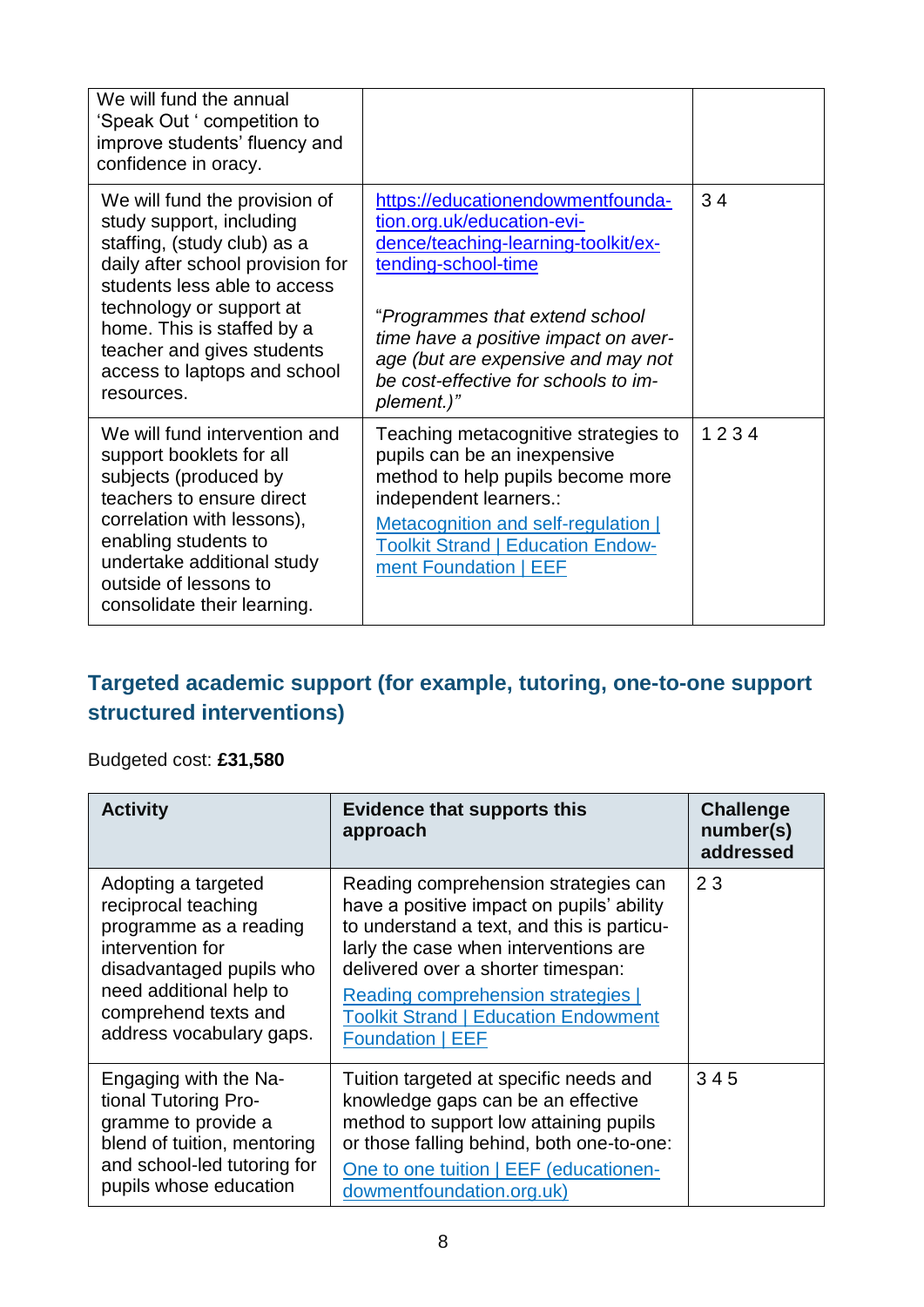| has been most impacted<br>by the pandemic. A signif-<br>icant proportion of the pu-<br>pils who receive tutoring<br>will be disadvantaged, in-<br>cluding those who are<br>high attainers.                                                                                                                                                                           | And in small groups:<br><b>Small group tuition   Toolkit Strand   Ed-</b><br>ucation Endowment Foundation   EEF                                                                   |     |
|----------------------------------------------------------------------------------------------------------------------------------------------------------------------------------------------------------------------------------------------------------------------------------------------------------------------------------------------------------------------|-----------------------------------------------------------------------------------------------------------------------------------------------------------------------------------|-----|
| Funding for the Literacy<br><b>Raising Achievement Co-</b><br>hort groups, following<br>each internal assessment<br>point. RAC cohort are<br>provided with additional<br>support to meet targets<br>based on behaviour, at-<br>tendance and progress.<br>Reward trips, monitoring<br>cards and support<br>through small group read-<br>ing activities. Y7-10         | Acquiring disciplinary literacy is key for<br>students as they learn new, more com-<br>plex concepts in each subject:<br><b>Improving Literacy in Secondary</b><br><b>Schools</b> | 235 |
| <b>Funding for the Maths</b><br><b>Raising Achievement Co-</b><br>hort groups, following<br>each internal assessment<br>point. RAC cohort are<br>provided with additional<br>support to meet targets<br>based on behaviour, at-<br>tendance and progress.<br>Reward trips, monitoring<br>cards and support<br>through small group read-<br>ing activities. Y11 only. |                                                                                                                                                                                   | 135 |

#### **Wider strategies (for example, related to attendance, behaviour, wellbeing)**

#### Budgeted cost: **£135,000**

| <b>Activity</b>                                                                                                                                      | Evidence that supports this approach                                                                                              | <b>Challenge</b><br>number(s)<br>addressed |
|------------------------------------------------------------------------------------------------------------------------------------------------------|-----------------------------------------------------------------------------------------------------------------------------------|--------------------------------------------|
| Part funding of salary for<br>the Head of Intervention<br>and Inclusion (SLT<br>position, running our<br>Intervention and<br>Inclusion base which is | https://educationendowmentfounda-<br>tion.org.uk/public/files/Annual_Re-<br>ports/EEF_Attainment_Gap_Re-<br>port 2018 - print.pdf | all                                        |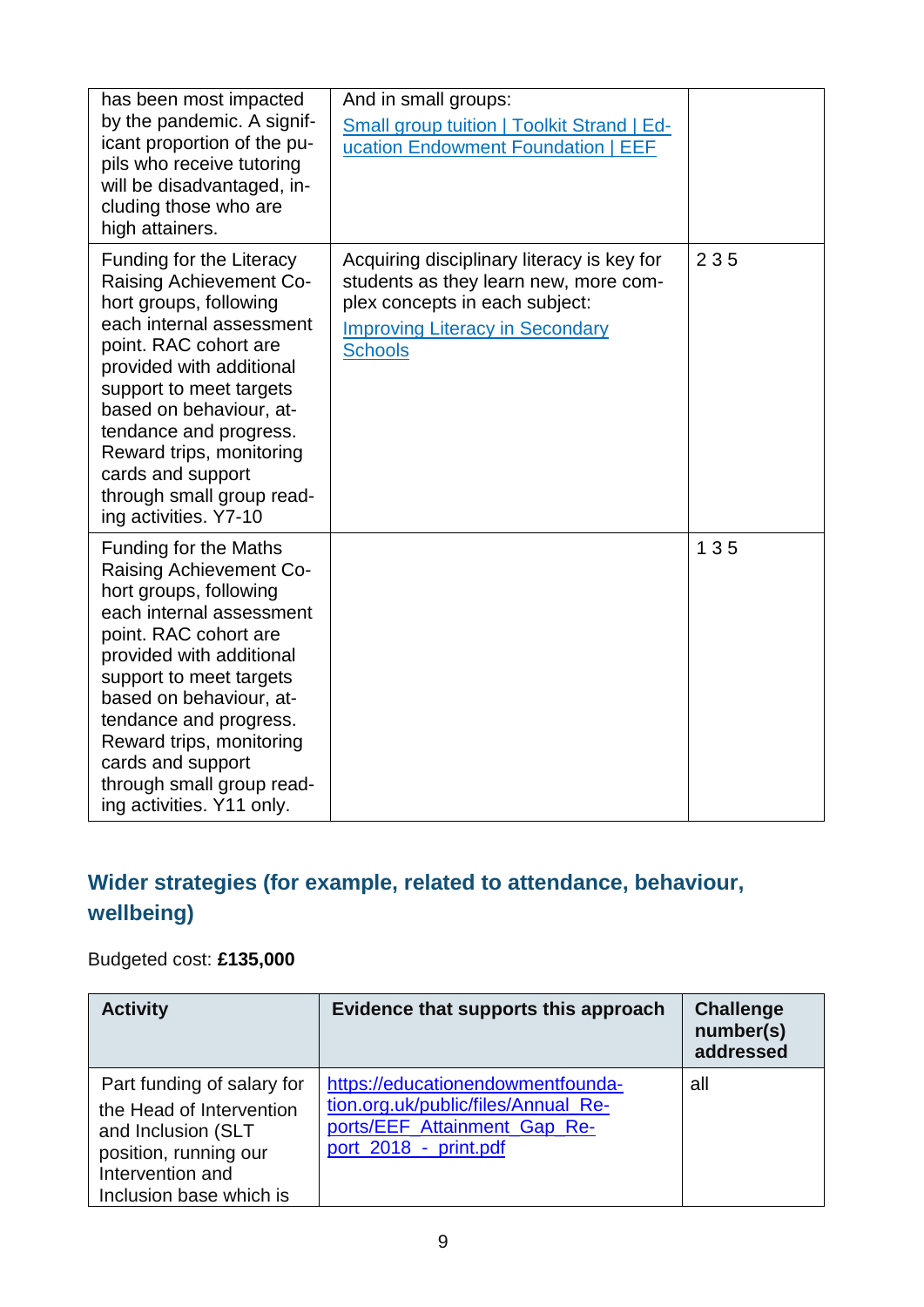| in operation daily and<br>caters for all vulnerable<br>students, including PP,<br>PLAC and LAC<br>students)                                                                                                                                                                                                                                                                                                   | "Targeted small group and one-to-one in-<br>terventions have the potential for the<br>largest immediate impact on attainment."<br>"Essential life skills (or 'character') are<br>important in determining life chances<br>and can be measured in a robust and<br>comparable way"                                                                                                                                                   |     |
|---------------------------------------------------------------------------------------------------------------------------------------------------------------------------------------------------------------------------------------------------------------------------------------------------------------------------------------------------------------------------------------------------------------|------------------------------------------------------------------------------------------------------------------------------------------------------------------------------------------------------------------------------------------------------------------------------------------------------------------------------------------------------------------------------------------------------------------------------------|-----|
| Part fund salary of<br>Progress Intervention<br>coordinator (wider SLT) -<br>a new role introduced for<br>2021-22 with the remit of<br>ensuring progress<br>interventions are in place<br>for all students, with a<br>particular focus on<br>disadvantaged cohorts<br>(BCRB, PP) and/ or<br>individuals                                                                                                       | https://educationendowmentfounda-<br>tion.org.uk/public/files/Annual_Re-<br>ports/EEF_Attainment_Gap_Re-<br>port 2018 - print.pdf<br>"Targeted small group and one-to-one in-<br>terventions have the potential for the<br>largest immediate impact on attainment."<br>"Essential life skills (or 'character') are<br>important in determining life chances<br>and can be measured in a robust and<br>comparable way"              | all |
| Funding the salary of a<br>learning mentor with<br>responsibility for<br>vulnerable students,<br>including PP students.<br>The mentor provides a<br>range of interventions for<br>wellbeing, mental health<br>and academic progress,<br>particularly in literacy.<br>The mentor also<br>provides a pathways<br>guidance programme for<br>disadvantaged students<br>not planning to continue<br>on to A-level. | Mentoring methods research advocating<br>a consistent point of contact for mentor-<br>ing provision and social skills training<br>https://youthendow-<br>mentfund.org.uk/toolkit<br>https://youthendow-<br>mentfund.org.uk/toolkit/mentoring/<br>https://youthendow-<br>mentfund.org.uk/toolkit/social-skills-train-<br>ing/<br>https://youthendowmentfund.org.uk/wp-<br>content/uploads/2021/03/YEF-IN-<br>SIGHTS-BRIEF-Final.pdf | all |
| Training for lead mentor<br>to provide PP mentoring<br>programme for students<br>requiring help with<br>organisational skills,<br>behaviour, self-<br>regulation, CIAG and any<br>subject-specific support<br>required.                                                                                                                                                                                       | Mentoring methods research advocating<br>a consistent point of contact for mentor-<br>ing provision and social skills training<br>https://youthendow-<br>mentfund.org.uk/toolkit<br>https://youthendow-<br>mentfund.org.uk/toolkit/mentoring/                                                                                                                                                                                      | 456 |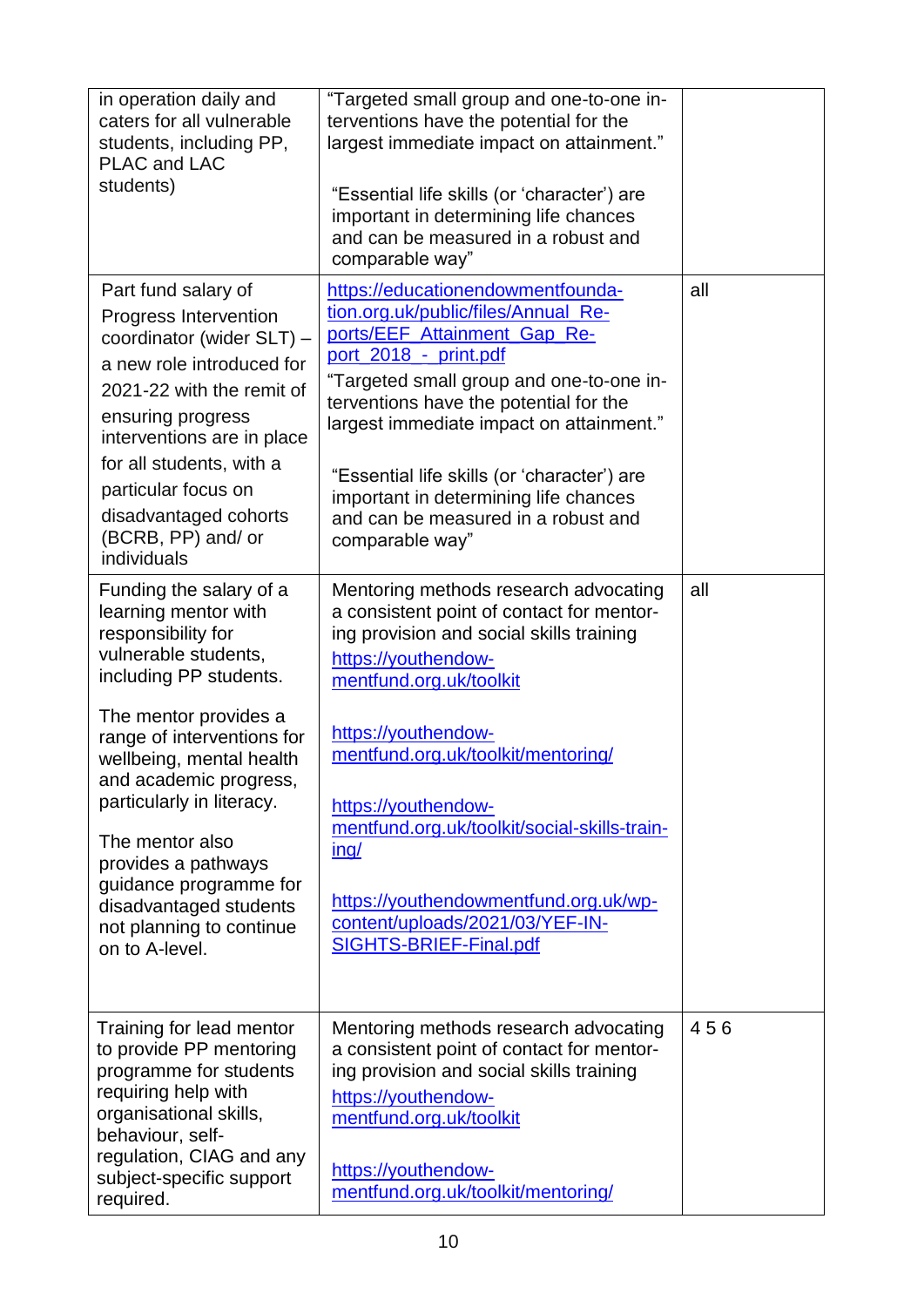| Funding courses on<br>emotion coaching, and<br>working 1:1 with<br>vulnerable children.                                                                                                                                                                                                                                               | https://youthendow-<br>mentfund.org.uk/toolkit/social-skills-train-<br>$\frac{inq}{ }$<br>https://youthendowmentfund.org.uk/wp-<br>content/uploads/2021/03/YEF-IN-<br>SIGHTS-BRIEF-Final.pdf                                                                                                                                                                                                                                 |    |
|---------------------------------------------------------------------------------------------------------------------------------------------------------------------------------------------------------------------------------------------------------------------------------------------------------------------------------------|------------------------------------------------------------------------------------------------------------------------------------------------------------------------------------------------------------------------------------------------------------------------------------------------------------------------------------------------------------------------------------------------------------------------------|----|
| 2 counsellors are<br>employed, one day a<br>week each, and are<br>particularly targeted<br>towards those students<br>who qualify for Pupil<br>Premium and especially<br>those who are looked<br>after children.                                                                                                                       | Key findings from CCMH reports show<br>that counselling services are effective<br>in reducing mental health distress;<br>depression and anxiety are the most<br>common student concerns; and there<br>has been an increasing trend in student<br>uptake of counselling (CCMH, 2019)<br>https://www.bacp.co.uk/news/news-<br>from-bacp/2021/21-january-effective-<br>ness-of-school-counselling-revealed-in-<br>new-research/ | 35 |
| Funding to allocate a<br>period per week for 4<br>senior members of staff<br>to hold a strategy<br>meeting (Equality,<br>Diversity, Achievement<br>Group) focussed on<br>disadvantaged students,<br>in addition to weekly<br><b>Vulnerable Group</b><br>meetings with a regular<br>item on PP students in<br>the relevant year group. |                                                                                                                                                                                                                                                                                                                                                                                                                              | 36 |
| Funding for 1:1 music<br>tuition, for students who<br>would not have access to<br>this service otherwise<br>(internal peripatetic<br>lessons) available to all<br>PP students.                                                                                                                                                        |                                                                                                                                                                                                                                                                                                                                                                                                                              | 5  |
| Funding or part funding,<br>or subsidised, for trips /<br>residential trips available<br>to all PP students.                                                                                                                                                                                                                          |                                                                                                                                                                                                                                                                                                                                                                                                                              | 5  |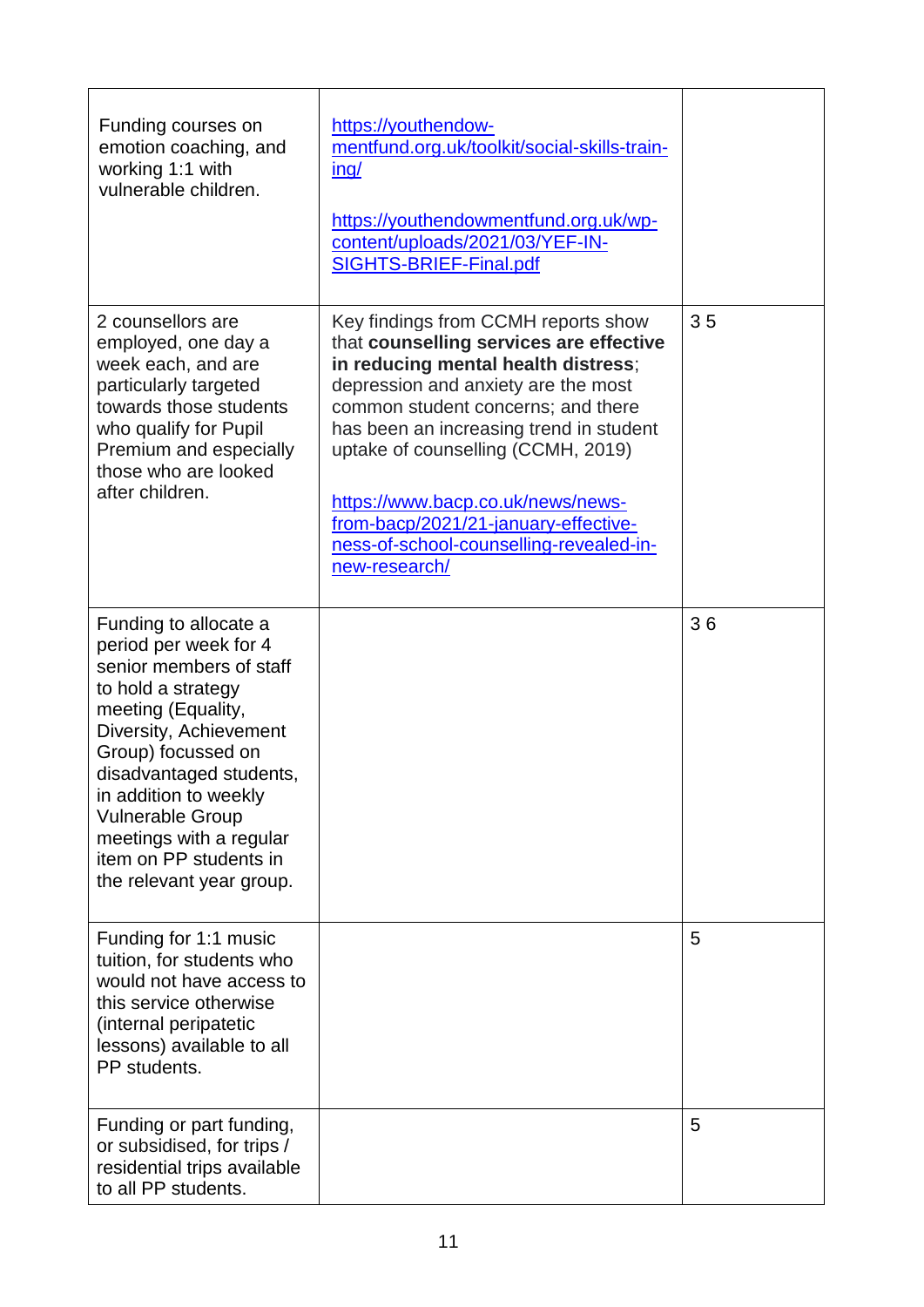| Embedding principles of<br>good practice set out in<br><b>DfE's Improving School</b><br>Attendance advice.                                                               | The DfE guidance has been informed by<br>engagement with schools that have sig-<br>nificantly reduced persistent absence<br>levels.                                                                          | 6   |
|--------------------------------------------------------------------------------------------------------------------------------------------------------------------------|--------------------------------------------------------------------------------------------------------------------------------------------------------------------------------------------------------------|-----|
| Staff will get training and<br>release time to develop<br>and implement new<br>procedures.<br>Attendance/support<br>officers will be appointed<br>to improve attendance. |                                                                                                                                                                                                              |     |
| Part funding for salary of<br>additional member of<br>administration team with<br>responsibility for<br>behaviour and<br>attendance.                                     |                                                                                                                                                                                                              |     |
| Contingency fund for<br>acute issues.                                                                                                                                    | Based on our experiences and those of<br>similar schools to ours, we have identi-<br>fied a need to set a small amount of<br>funding aside to respond quickly to<br>needs that have not yet been identified. | All |

### **Total budgeted cost: £261,580**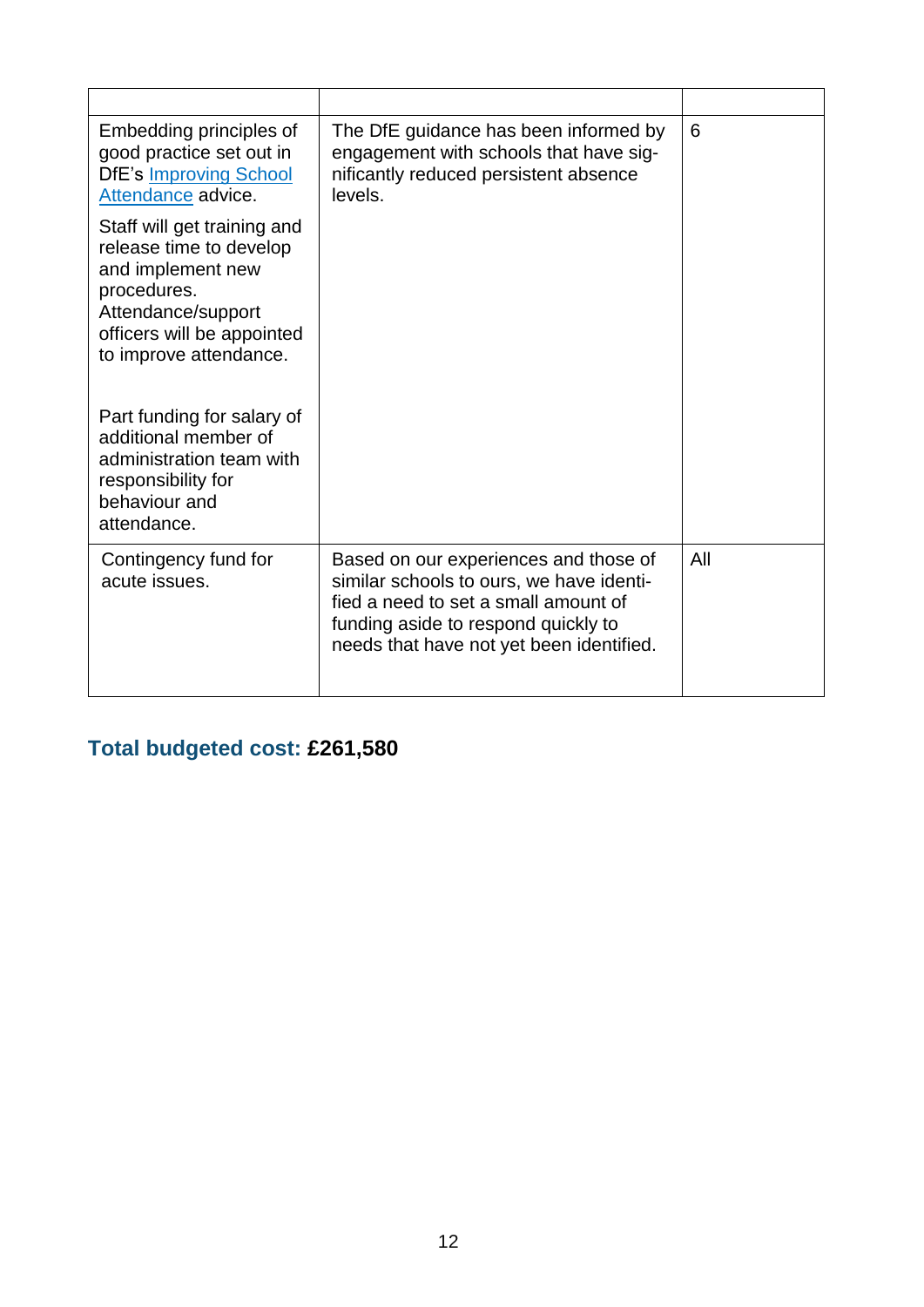### **Part B: Review of outcomes in the previous academic year**

#### **Pupil premium strategy outcomes**

This details the impact that our pupil premium activity had on pupils in the 2020 to 2021 academic year.

Our internal assessments during 2020/21 suggested that the performance of disadvantaged pupils was lower than in previous years in key areas of the curriculum.

The outcomes we aimed to achieve in our previous strategy by the end of 2020/21 were not fully realised.

Our assessment of the reasons for these outcomes points primarily to Covid-19 impact, which disrupted all of our subject areas to varying degrees. As evidenced in schools across the country, partial closure was most detrimental to our disadvantaged pupils, and they were not able to benefit from our pupil premium funded improvements to teaching and targeted interventions to the degree that we intended. The impact was mitigated by our resolution to maintain a high quality curriculum, including during periods of partial closure, which was aided by use of online resources and online lessons.

Although overall attendance in 2020/21 was lower than in the preceding years at 97.8%, it was higher than the national average. Attendance continues to be impacted at the start of 21/22, with an average of 94.4% currently, which is why attendance is one focus of our current plan.

Our assessments demonstrated that pupil behaviour, wellbeing and mental health were significantly impacted last year, primarily due to COVID-19-related issues. The impact was particularly acute for disadvantaged pupils. We used pupil premium funding to provide wellbeing support for all pupils and to part fund the setup of our Intervention and Inclusion centre, and targeted interventions where required. We are building on that approach in our new plan.

|                           | <b>PP</b> students<br><b>WP</b><br><b>Summer</b><br>2021 | Non PP<br><b>WP</b><br><b>Summer</b><br>2021 | <b>All students</b><br><b>WP</b><br>Summer 2021 | <b>FFT/National</b><br>comparison                                                                 |
|---------------------------|----------------------------------------------------------|----------------------------------------------|-------------------------------------------------|---------------------------------------------------------------------------------------------------|
| <b>Number of students</b> | 45                                                       | 142                                          | 187                                             |                                                                                                   |
| % 4+ in English and Maths | 95.1%                                                    | 91.8%                                        | 92.7%                                           | FFT % benchmark target<br>for PP students: 100%<br>FFT 20% benchmark<br>target for PP students: % |
| % 5+ in English and Maths | 75.6%                                                    | 80.1%                                        | 77.6%                                           | FFT 5% benchmark<br>target for PP students:<br>78%                                                |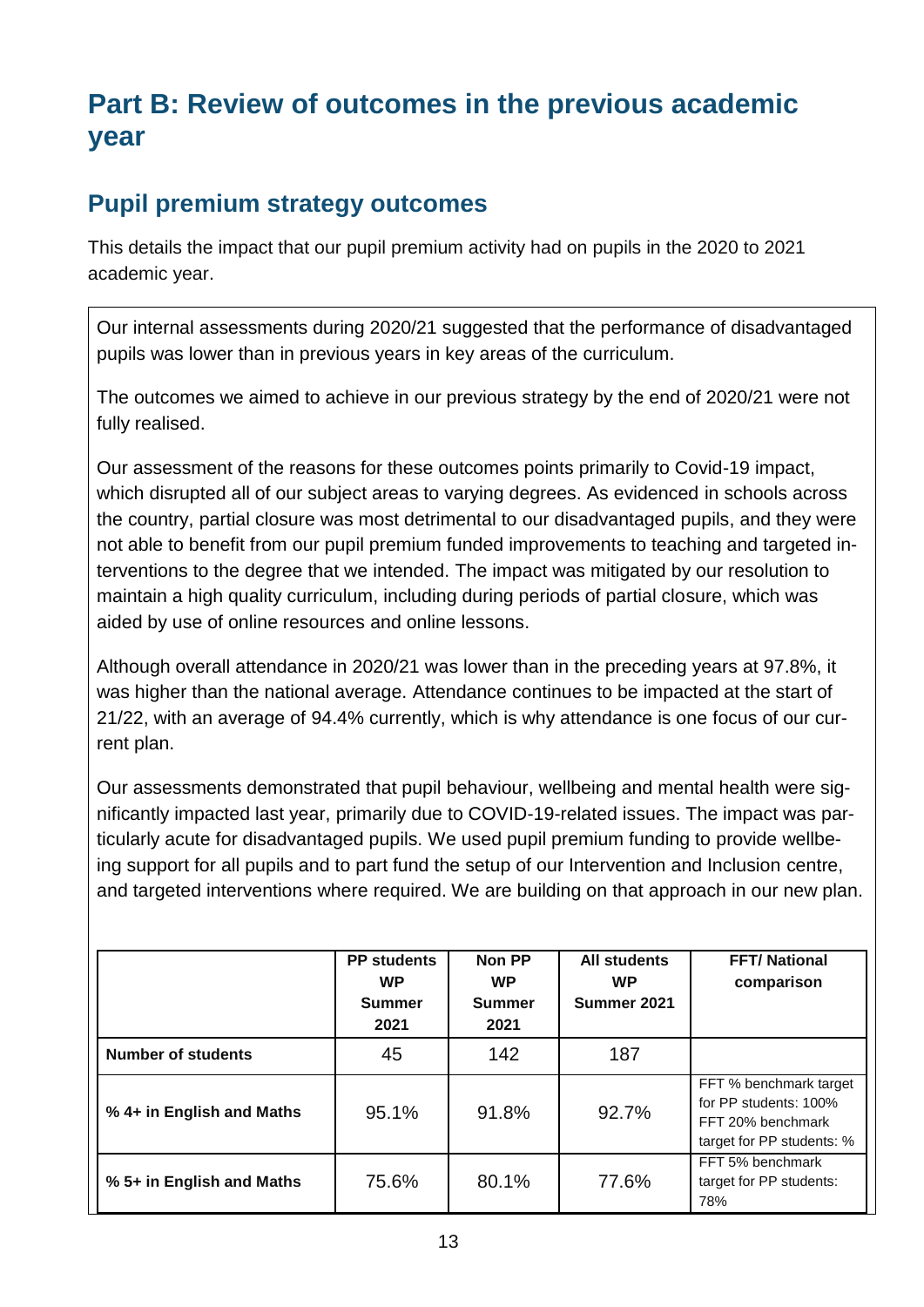|                                     |       |       |       | FFT % benchmark target<br>for PP students: %                                                      |
|-------------------------------------|-------|-------|-------|---------------------------------------------------------------------------------------------------|
| $%4+Maths$                          | 95.1% | 93.8% | 94.3% |                                                                                                   |
| $% 5 + Maths$                       | 82.9% | 80.5% | 81.3% |                                                                                                   |
| % 4+ English Lang/Lit               | 97.6% | 94.5% | 95.3% |                                                                                                   |
| % 5+ English Lang/Lit               | 82.9% | 86.3% | 84.9% |                                                                                                   |
| <b>EBacc Average Points Score</b>   | 5.63  | 6.23  | 6.06  |                                                                                                   |
| % Achieving EBacc (grades<br>$9-5)$ | 58.5% | 69.9% | 65.6% |                                                                                                   |
| <b>Attainment 8</b>                 | 5.8   | 6.4   | 6.2   | FFT 5% benchmark<br>target for PP students: 57<br>FFT 20% benchmark<br>target for PP students: 53 |
| Progress 8 *                        |       |       |       | Not available in Summer<br>2021 due to covid-related<br>exam arrangements                         |
| Progress 8 English *                |       |       |       |                                                                                                   |
| <b>Progress 8 Maths *</b>           |       |       |       |                                                                                                   |

### **Externally provided programmes**

| <b>Programme</b>                                   | <b>Provider</b> |
|----------------------------------------------------|-----------------|
| Catch up tutoring in English, maths and<br>science | <b>MyTutor</b>  |

# **Service pupil premium funding (optional)**

| <b>Measure</b> | <b>Details</b> |
|----------------|----------------|
|                |                |
|                |                |